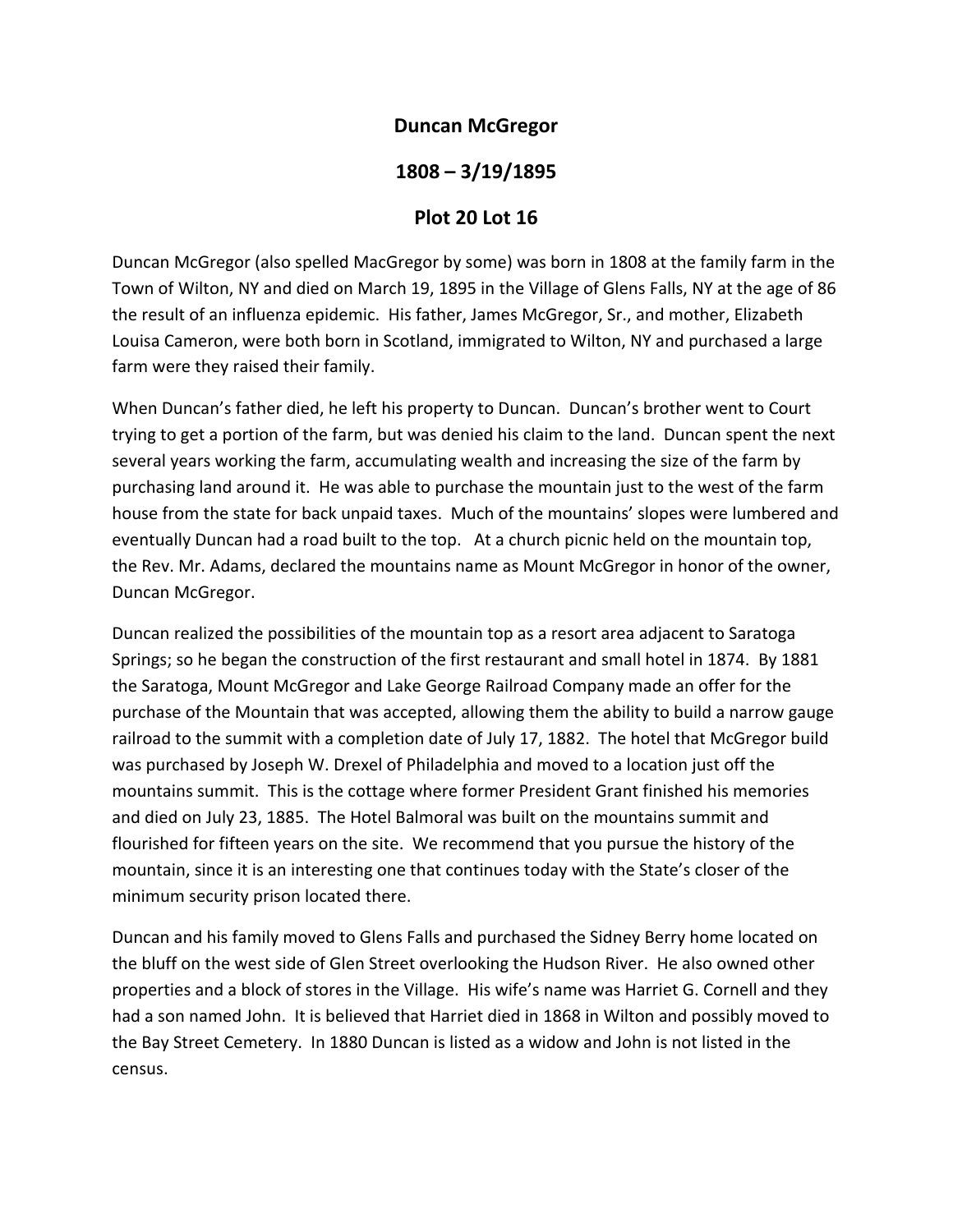On November 7, 1887 Duncan purchased this cemetery lot. The deed to the lot states that the following are buried on the lot. Helen, daughter of James & Louisa McGregor, who died at age six in 1825, Luella, wife of James McGregor who died in 1834 at age 58, Carrie L., wife of James N. Sprout, who died in 1877 at age 37, are all buried on the lot. Some believe that James, Duncan's brother and his wife Helen are on the plot. There are two unmarked grave that are believed to be Duncan McGregor and his wife Harriet and another unmarked grave that could be his son, John.

Duncan died on March 19, 1895 at the age of 86 in Glens Falls He was a wealthy man at the time of his death owning large tracts of land in Warren and Saratoga Counties. The property where his home was located was used as a carnival grounds for a few years then purchased by W. Irving Griffing who built the building currently owned by J. E. Sawyers. He sold horse harnesses, carriages, buckboards, horse shoes and other related items and operated a livery stable in the basement of the building. Morgan B. Leland was Griffing's business partner for many years.

The McGregor property or McGregor Park was a large parcel of land so he built several commercial buildings including the Post Building at the corner of Glen and Park Streets. This structure is still standing.

Duncan McGregor is another of the notable people buried in Bay Street Cemetery; but, unfortunately, he has no grave stone to prove it.

Prepared by Wayne Wright, Glens Falls City Historian from his research and a theatrical script written by William Woodward for the Chapman Historical Museums fall Glens Falls Cemetery tour in 2003 and 2014.

Questions and comments should be directed to the Glens Falls City Historian at: City Hall 42 Ridge St. Glens Falls, NY historian@cityofglensfalls.com 518‐761‐3871.